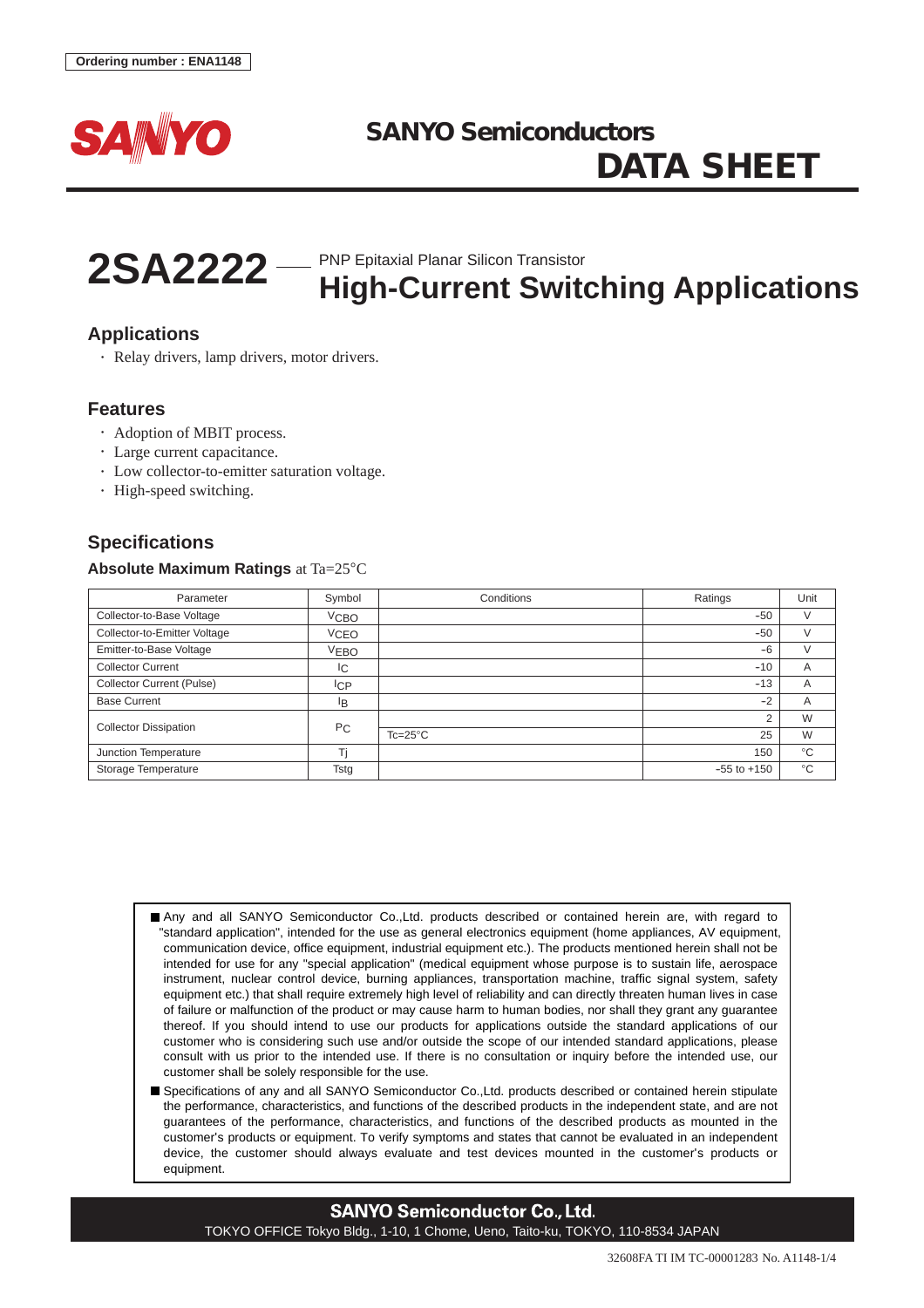# **Electrical Characteristics** at Ta=25°C

| Parameter                               | Symbol           | Conditions                                         | Ratings |        |        | Unit   |
|-----------------------------------------|------------------|----------------------------------------------------|---------|--------|--------|--------|
|                                         |                  |                                                    | min     | typ    | max    |        |
| <b>Collector Cutoff Current</b>         | <b>ICBO</b>      | $VCR = -40V$ , $IF = 0A$                           |         |        | $-10$  | μA     |
| <b>Emitter Cutoff Current</b>           | <b>LEBO</b>      | $VFB=-4V, IC=0A$                                   |         |        | $-10$  | μA     |
| DC Current Gain                         | hFE              | $VCF = -2V$ , $ICF = -270mA$                       | 150     |        | 450    |        |
| Gain-Bandwidth Product                  | fτ               | $VCF=-10V$ , $IC=-1A$                              |         | 230    |        | MHz    |
| <b>Output Capacitance</b>               | Cob              | $VCR = -10V$ , f=1MHz                              |         | 115    |        | pF     |
| Collector-to-Emitter Saturation Voltage | VCF(sat)         | $IC=-6A$ , $IB=-300mA$                             |         | $-250$ | $-500$ | mV     |
| Base-to-Emitter Saturation Voltage      | VBF(sat)         | $I_C = -6A$ , $I_R = -300mA$                       |         |        | $-1.2$ | $\vee$ |
| Collector-to-Base Breakdown Voltage     | V(BR)CBO         | $C=-100\mu$ A, $I_F=0$ A                           | $-50$   |        |        | V      |
| Collector-to-Emitter Breakdown Voltage  | V(BR)CEO         | $I_C = -1mA$ , R <sub>BF=<math>\infty</math></sub> | $-50$   |        |        | V      |
| Emitter-to-Base Breakdown Voltage       | V(BR)EBO         | $I_F = -100 \mu A$ , $I_C = 0A$                    | $-6$    |        |        | V      |
| Turn-ON Time                            | ton              | See specified Test Circuit.                        |         | 40     |        | ns     |
| Storage Time                            | t <sub>stg</sub> | See specified Test Circuit.                        |         | 240    |        | ns     |
| Fall Time                               | tŧ               | See specified Test Circuit.                        |         | 22     |        | ns     |

unit : mm (typ)

7508-002



# **Package Dimensions Community Community Community Community Community Community Community Community Community Community Community Community Community Community Community Community Community Community Community Community Co**



 $IC=20IB1=-20IB2=-5A$ 

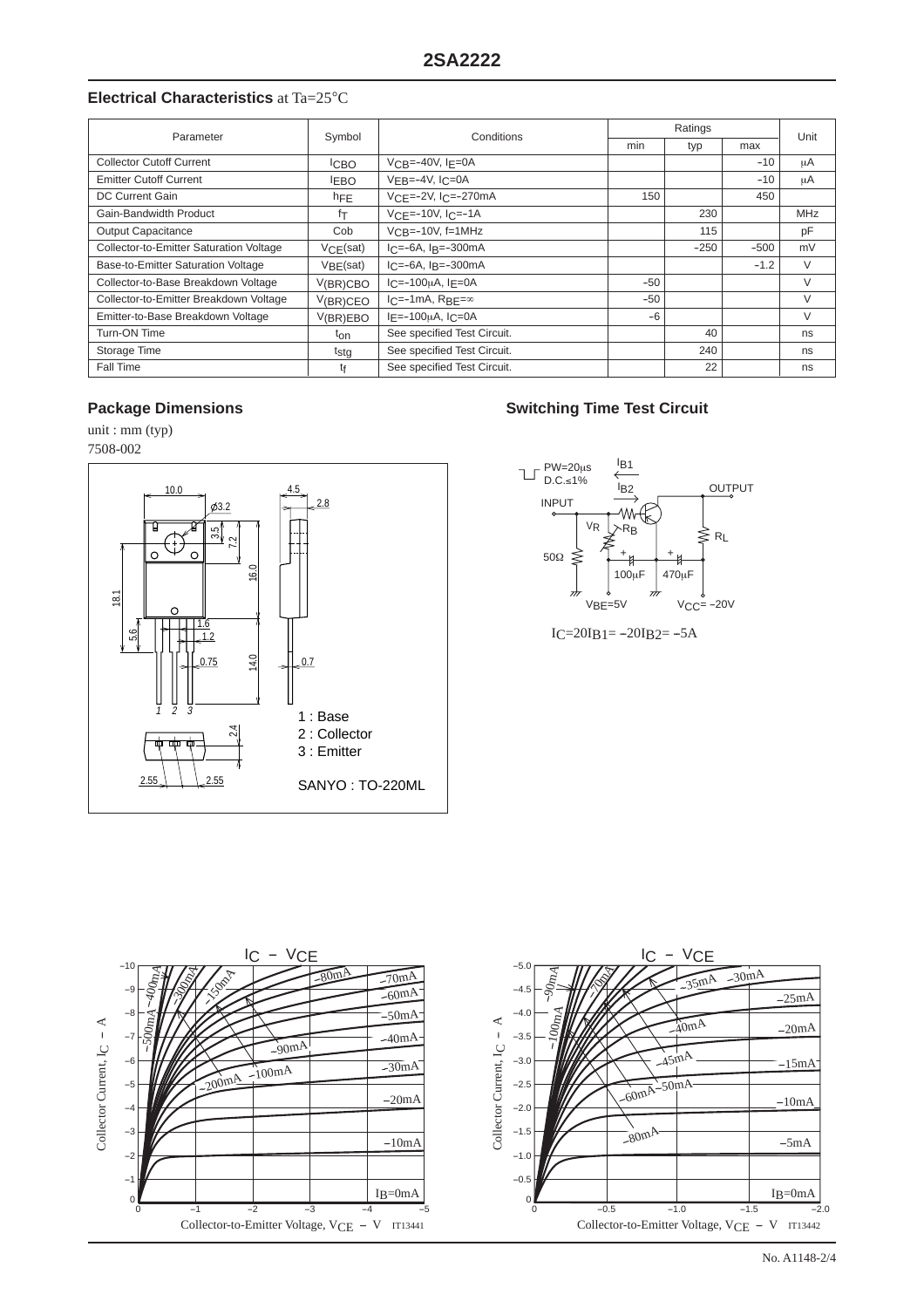